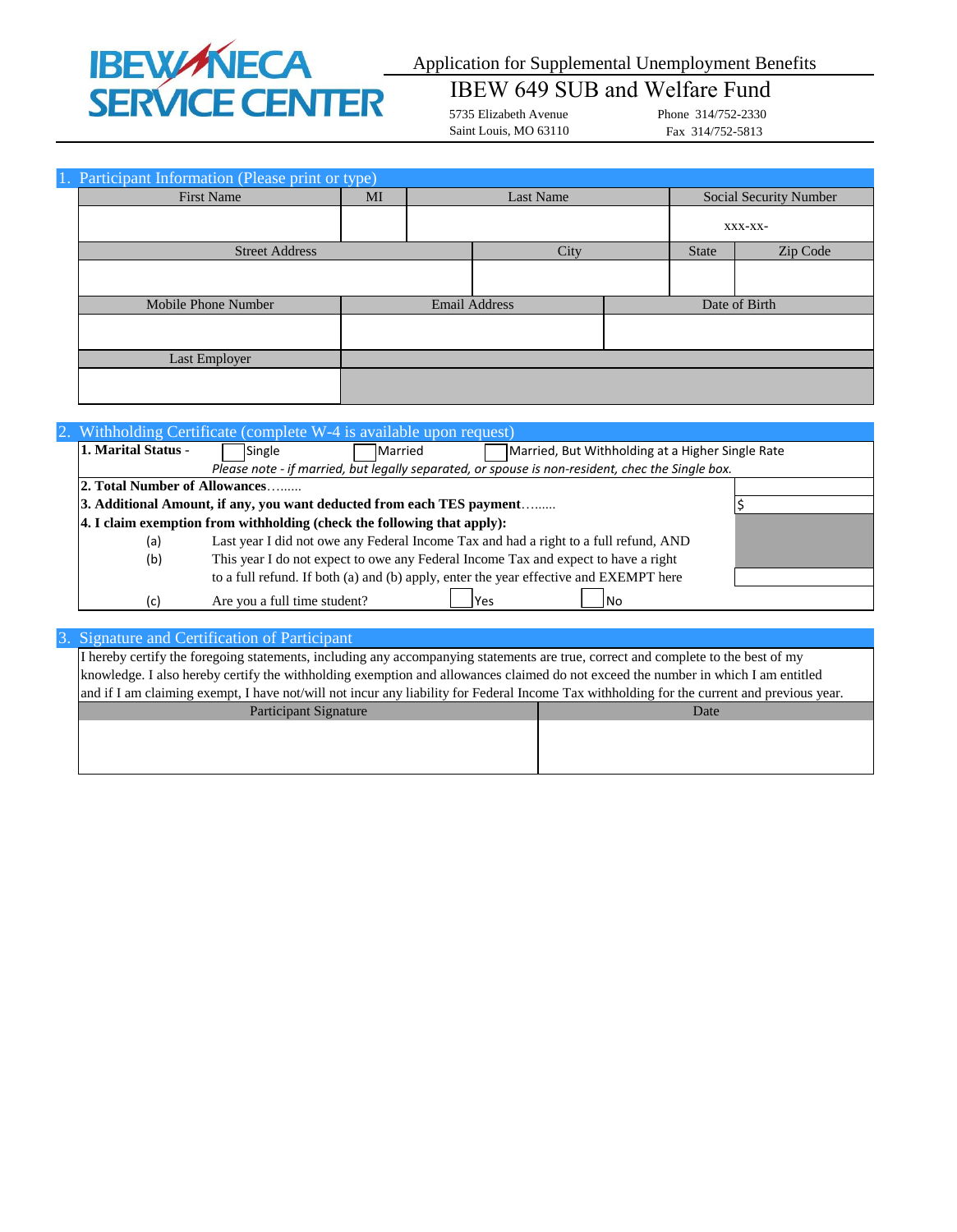## IBEW-NECA Service Center



**www.svcctr.org** 5735 Elizabeth Avenue St. Louis, MO 63110 314/752-2330 Fax: 314/752-5813 Toll Free 877/281-2430

### **DIRECT DEPOSIT AUTHORIZATION AGREEMENT**

#### **Direct Deposit provides you with these valuable benefits:**

- **1. Convenience –** With Direct Deposit you eliminate a trip to your bank to deposit your check. On payday your money has already been deposited into your account.
- **2. Peace of Mind –** With Direct Deposit you eliminate the worry of receiving your payment timely due to mail delays or having your check lost or stolen.
- **3. Freedom and Time Savings –** With Direct Deposit you know your payment will be electronically deposited to your account, whether you are on vacation, traveling, or ill.
- **4. Interest –** With Direct Deposit your money is deposited one to ten days earlier, so it goes to work for you that much quicker.
- **5. Weatherproofing –** Many times bad weather makes depositing your check inconvenient or even hazardous. With Direct Deposit, you can do something about the weather – ignore it, your deposit has been made for you!

#### **Important Facts About Your Direct Deposit**

Payments from the various benefit funds will continue to be made on the same schedule as with prior payments. Should the pay date fall on a weekend (Saturday or Sunday) or a Holiday, every attempt will be made in order for your benefit payment to be deposited on the business day prior to the weekend or Holiday. Please note, the Service Center reserves the right to amend the deposit schedule if needed, of which you will be notified.

It is important to note, notice of direct deposit will not be sent by this office. You will however receive an email notification that you can obtain payment information by accessing your individual benefit accounts online at [www.svcctr.org](http://www.svcctr.org/) or as always, you may check your bank account status the morning of expected payment.

You are unable to split your deposit between two or more accounts, all electronic deposits must be made to one account.

Direct Deposit is automatic; however, you may contact the financial institution where your benefit payment is deposited if you have any questions.

To authorize Direct Deposit or to change the account into which your benefit is deposited, simply complete the back side of this authorization and return it to the IBEW-NECA Service Center at the address shown on this form or in the enclosed envelope.